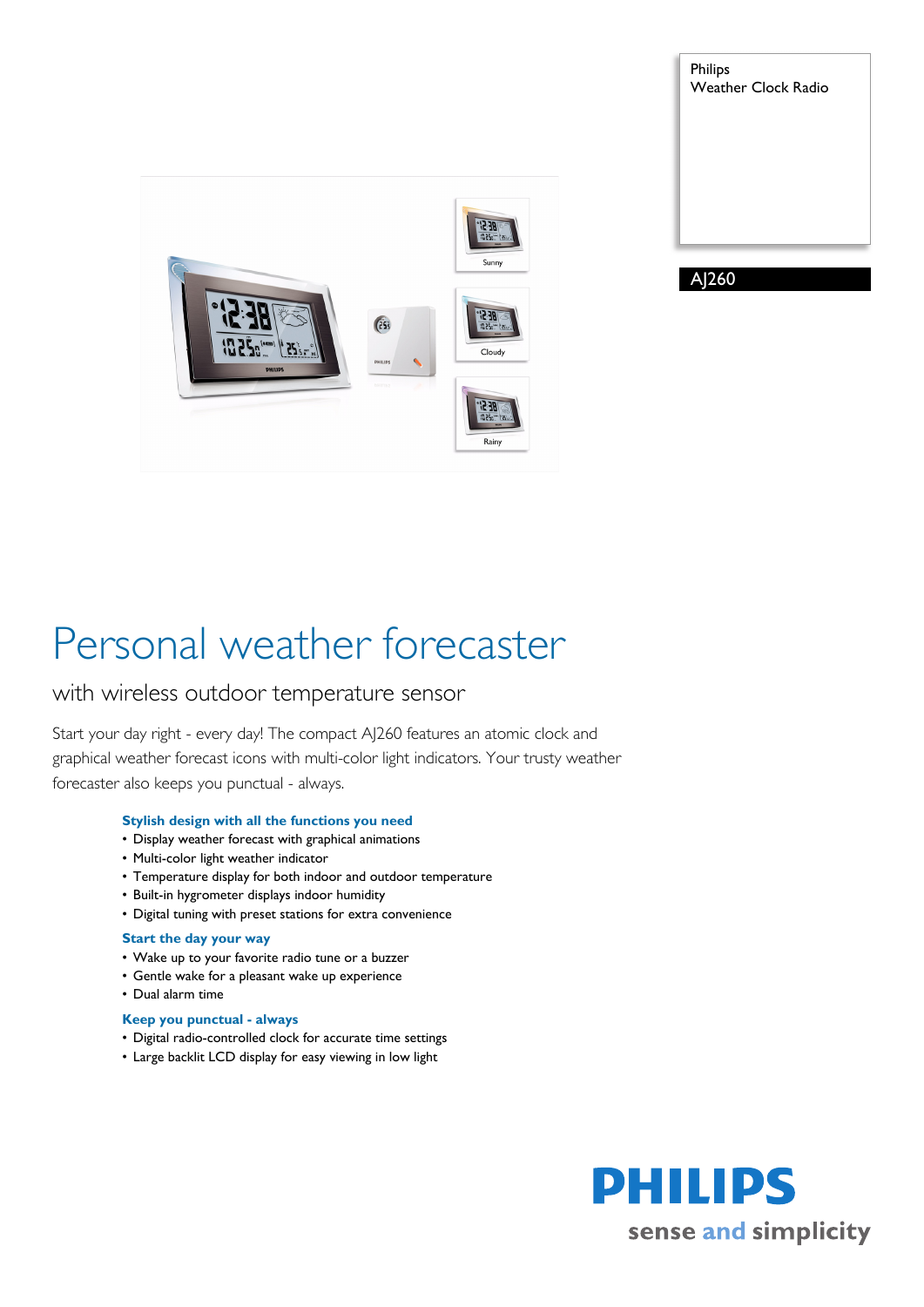### AJ260/37

## **Highlights**

#### **Atomic Clock**

Atomic clock automatically synchronizes with the local radio broadcast's standard time so you don't ever need to worry about checking for accuracy or making adjustments. Accurate time without latency is ensured daily or while the clock's power is on. Rest assured you'll always be punctual for every appointment!

#### **Digital tuning with presets**

Simply tune into the station that you want to preset, press and hold the preset button to

memorize the frequency. With preset radio stations that can be stored, you can quickly access your favorite radio station without having to manually tune the frequencies each time.

#### **Gentle wake**

Start your day right by waking up gently to a gradually escalating alarm volume. Normal alarm sounds with a preset volume are either too low to wake you up or are so

uncomfortably loud that you are rudely jolted awake. Choose to wake up to your favorite music, radio station or buzzer alarm. Gentle wake's alarm volume gradually increases from subtly low to reasonably high in order to gently rouse you.

#### **Large backlit LCD display**

Backlit LCD display ensures easy viewing and operation in low light conditions, and provides clear information at a glance.